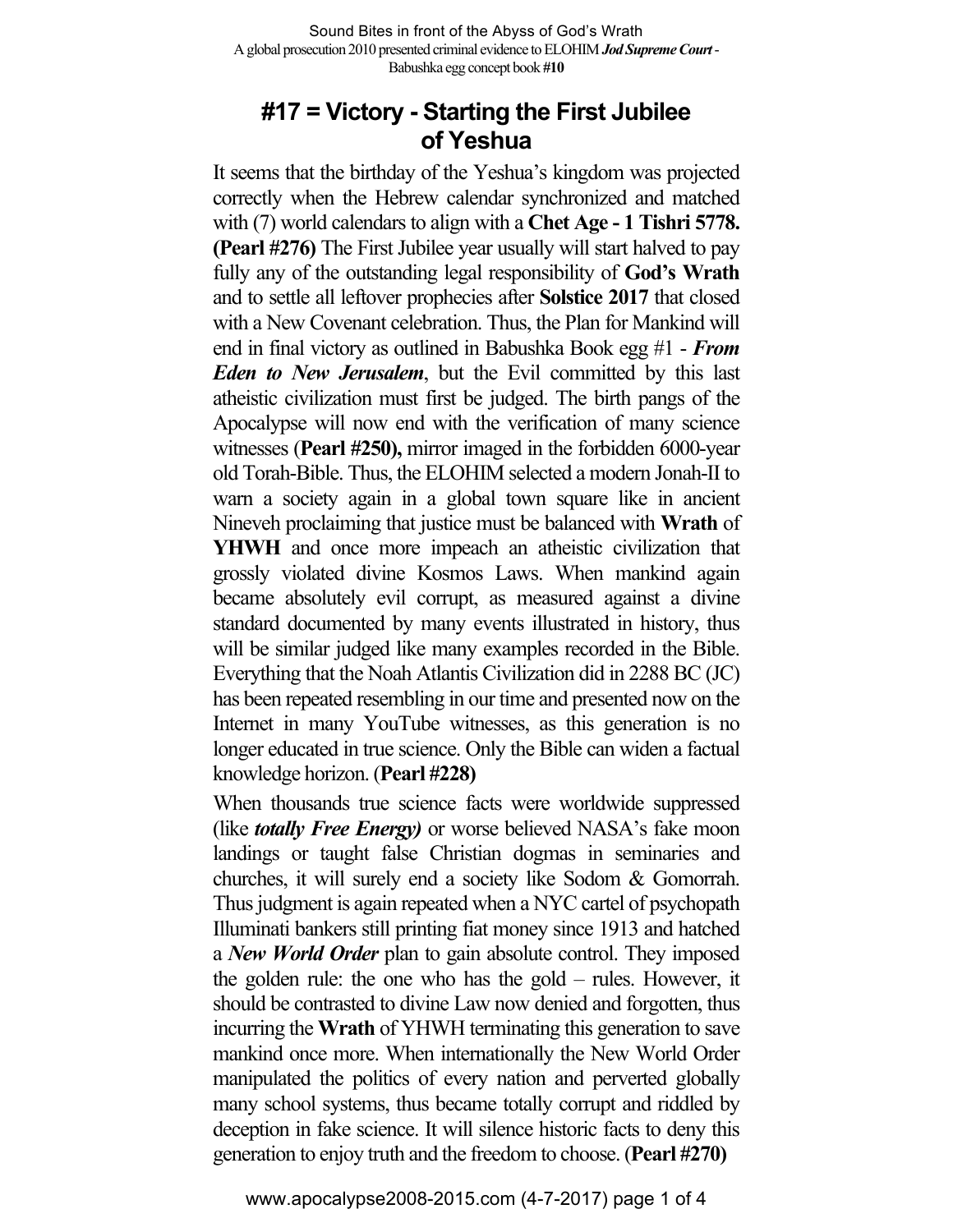#### **True Science Warns of God's Judgment #1 (9-13-15)** https://www.youtube.com/watch?v=BmoKK\_vEjhA

Since 1913, NYC world bankers have created countless global conflicts to gain absolute power. They have financed every world war to obliterate many Christian cultures and nations and imposed internationally a fiat money system evil designed to destroy elected governments around the world. It morally degraded many to gruesome dictatorships run by corrupt millionaire politicians. United they forbade the Torah-Bible in the public square to camouflage a corrupted system. They murdered millions of Christians and Jews to rule with absolute power through a secret global shadow government. To teach Lucifer's deception in gross conflict and rebel against YHWH's laws, thus awarded massive grants to destroy a university system with atheistic evolution theories to make a society compliant. The New World Order succeeded in derailing every democratically elected government, financed terrorists to create conflicts sinking in a bureaucratic chaos swamp. Every global dispute produced distressed sufferings and instigated massive demonstrations, genocide and refugee migrations. They exploited and robbed nations murdering billions, subsidized hi-tech weapon cartels serving a huge modern military. Those who obeyed their mandate were invited to the billionaire club to manipulate inborn greed. That fulfilled Jesus' Endtime forecast that the present would be similar to Noah's civilization, "…eating, drinking and being continually evil," hence it will end by divine judgment. Only Yeshua in his Mercy can change his 70 year date of the Apocalypse, but will not change his WORD or PURPOSE.

*<sup>18</sup> For the wrath of God is revealed from heaven against all ungodliness and unrighteousness of men, who by their unrighteousness suppress the truth. For what can be known about God is plain to them, because God has shown it to them. For his invisible attributes, namely, his eternal power and divine nature have been clearly perceived, ever since the creation of the world, in the things that have been made. So they are without excuse. For although they knew God, they did not honor him as God or give thanks to him, but they became futile in their thinking, and their foolish hearts were darkened* ... *Therefore God gave them up in the lusts of their hearts to impurity, to the dishonoring of their bodies among themselves, because they exchanged the truth about God for a lie and worshiped and served the creature rather than the Creator, who is blessed forever! Amen.* (Rom. 1:18-25)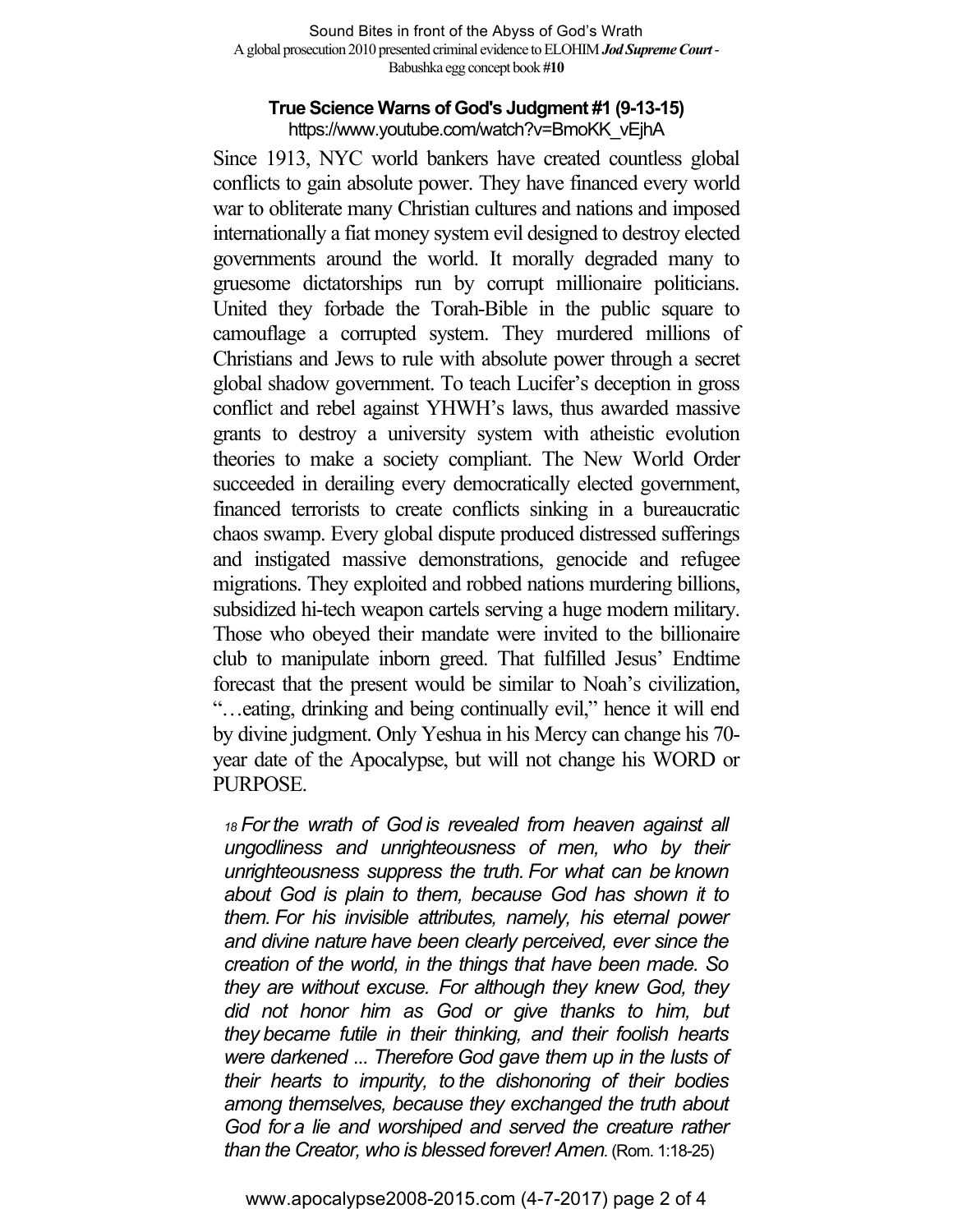## Part 2 – Explaining the *121st Hebrew Jubilee* 1 Tishri 5777- 5778

## **Yeshua-Jesus starting his Kingdom (John 17)**

This will be the last time to explain the future dating for the final judgment of a civilization which turned totally evil and so mankind will experience **God's Wrath** again for violating divine Kosmos laws. Only the Torah-Bible recorded the history of mankind since Adam and Eve. To measure time we either use (7) leftover world calendars or ancient stone-bronze-gold clocks exhibited in global museums together could decode the prophesied Apocalypse pangs projected **2008-2015** by a scientist appointed under a penname of Jonah-II. But the Hebrew 7000-year calendar date needed to be rectified by  $1.8 - 2$  years.

The Creator ELOHIM knew beforehand and selected a WW-II refugee from Germany educated in old-fashioned science ended with 14 free Babushka eggs and many additional Pearls forbidden in the global town square. Thus God's Plan for Mankind dating the Apocalypse **Solstice 2017** was never preached in church and forbidden in seminaries. God asked me to write in my spare time and use a Russian Babushka egg that has a number smaller eggs inside with the same painted picture face. It was a useful model viewing thousands researched science facts organized in a full 360° knowledge horizon aligned in a sequence. I compared many verses of the Torah-Bible to determine an embedded divine relationship based on metaphysic science concepts linked to HANS. John's revelation is viewed from the *Heh* heaven-dimension and Daniel prophesied from the *Daleth*-earth dimension. Both dimensions measure "Time" differently, which challenged this scientist to visit many museums to explore ancient mystery bronze-gold clocks nobody yet cracked their codes, except please read the Clock Babushka Book #3, Much is suppressed in global universities explained 14 Babushka egg like modified GMO that permanently will change most global food seeds to terminate in extinction according to the laws of unforgiving nature. Ignoring history messed up climate change theories no longer can reason brainwashed by a modern science establishment like NASA taught unbelievable big space deceptions and lies in Physics taught by Dr. Albert Einstein. This needed a different atom model as CERN died, thus searching more intensely found in the forbidden Torah-Bible a balanced truth now linked to outlawed science?

As a professional thought first that nature was defined by physics no longer taught in global universities, but soon discovered a